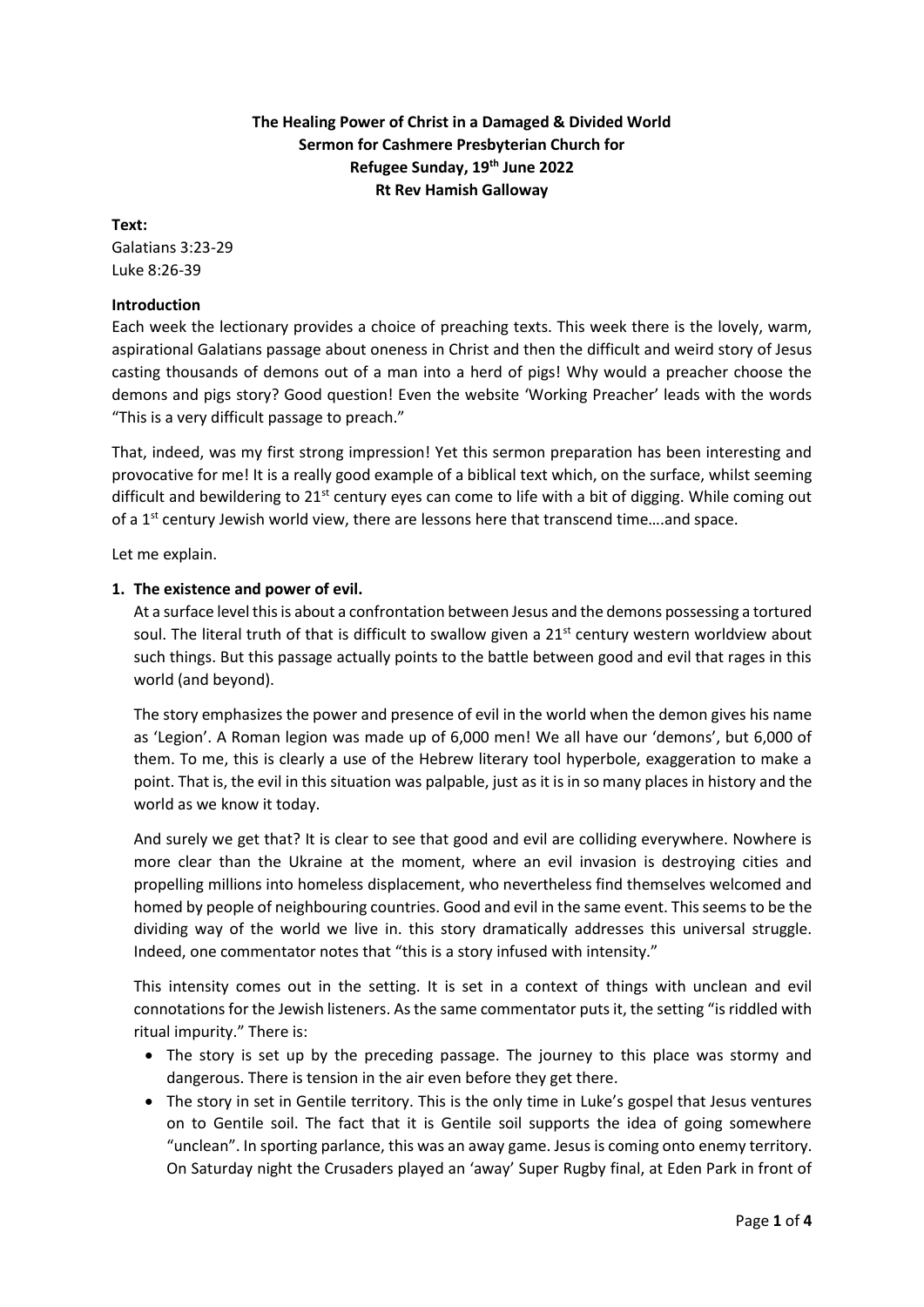40,000 hostile fans. Here Jesus confronts an array of unclean, impure, evil forces in front of 6,000 hostile demons!

- The possessed man was living amongst the tombs of the dead. Dead bodies were unclean to the Jews, contaminating their ritual purity. Another aspect supporting this idea of unclean.
- The pigs! Pigs kept for eating was an anathema to the Jews, who saw these as unclean!
- Then the poor man, a tortured soul, possessed by 1,000's of demons! This is a picture of the extreme infiltration of evil.

Indeed, a story 'riddled' with uncleanness and evil.

But wait, there is more….. v. 31 records the demons pleading with Jesus not to send them into the Abyss. The Abyss is a place on another realm. It is referred to in Revelations 20:1 as the apocalyptic prison for demonic powers. And so this talk of demons and the Abyss is meant to alert us to the fact that this battle is a cosmic battle, beyond just what we can see and touch.

And then there is further significance in this reference to the 'Legion' of demons. This is a clear and obvious connection to Roman occupying power. Not only does this make the point of extreme levels of evil (a man possessed with 6,000 demons!), but also alludes to the evils of the oppressive, brutal and evil Roman occupation of Palestine.

So this all makes some key points:

- 1. Evil is present in our world.
- 2. The battle with evil is a cosmic one
- 3. 'Demons' infiltrate at various levels. One could say that, as individuals, we all have our demons. But at a corporate level, organisations, institutions, governments and societies also have their demons.

#### **2. The decisive healing power of Christ**

This is a key passage in laying out the Biblical case for Jesus as Son of God come to confront the 'demons' that torment us! It fits in the line up preceded by the temptation of Jesus in the desert and succeeded by the cross and resurrection (the ultimate, once and for all victory of good over evil). As one commentator puts it, this text "challenges us to think more broadly about Jesus' sovereignty over the powers that destroy human life."

There are 2 big movements in what Jesus does here.

- (a) He casts the demons out. In doing so he demonstrates his power over evil.
- (b) He brings this tormented man to a place of peace, healing and discipleship. This is an amazing before and after story. Like those TV programmes that transform a person's looks, here there is total transformation inside and out. Before, he is naked, homeless, vacillating between being locked up and living in a graveyard, alone and tormented. After, he is clothed and peaceful, sitting in the style of a disciple at the feet of Jesus, then encouraged to reenter his community as a living testament to the healing power of Jesus!

In Galatians, we read a vision of a world 'in Christ', where the divisions between us are healed and common humanity under God is restored. In this Luke passage, we see this vision worked out in the life of one man and his community!

### **3. Applying this in our time**

What should we do about all this? The people in Jesus' day weren't sure – lock up the demon possessed man? Keep him at arms length, living naked amongst the tombs of the dead? There is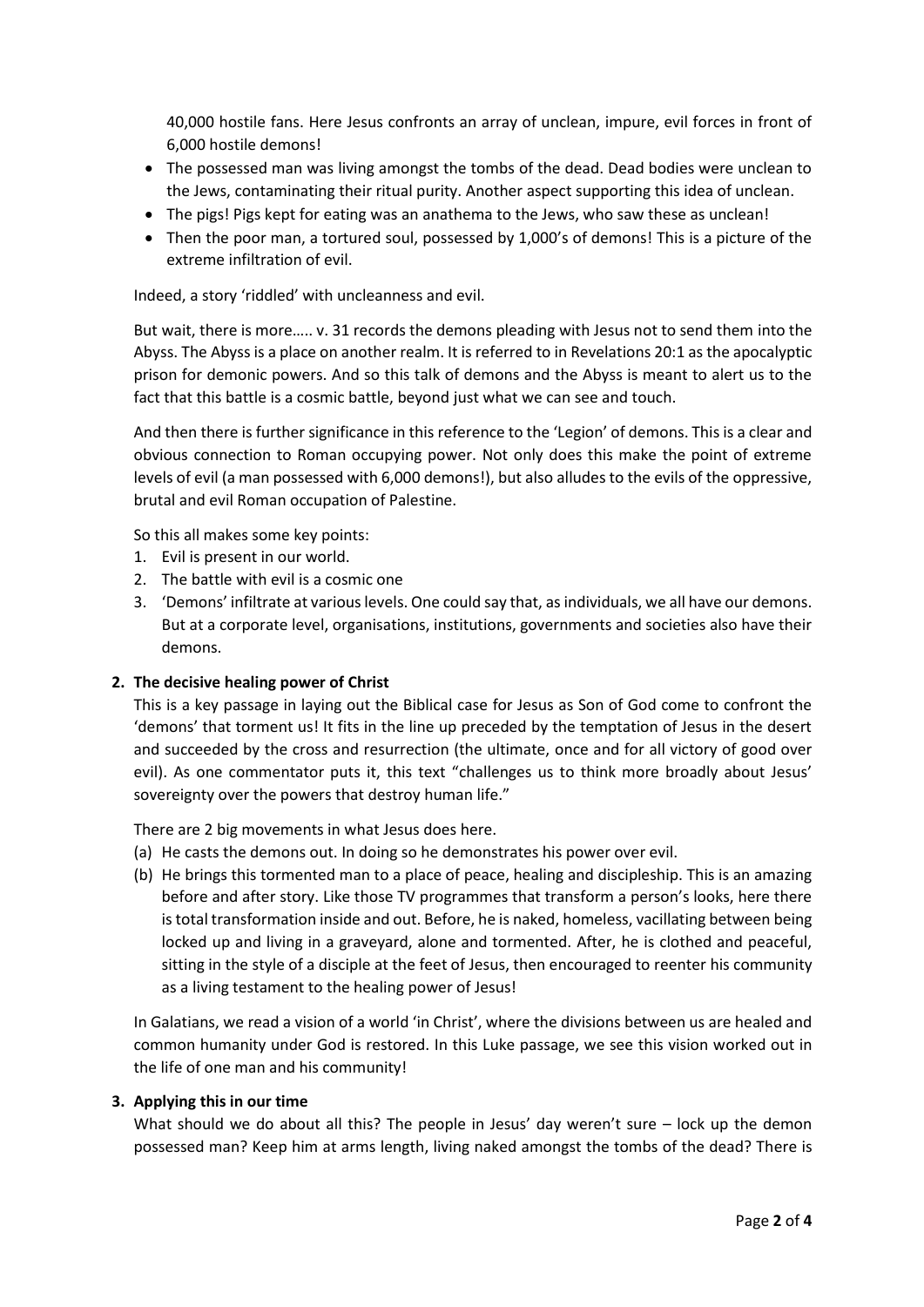so much evil in our world, where do you start. This message is relevant in addressing our personal demons but also societal demons. And on this Refugee Sunday, that is where we should head.

'Every two seconds someone in the world is forced to leave their home and everything they know. With the threat of violence, persecution or disaster knocking on their door they make the only choice they can to find safety—they run.' (CWS Website)

The biblical narrative tells of a similar tale. It has many accounts of people dislocated from home and land. The biblical text consistency calls for justice, mercy and hospitality towards people so dispossessed. That call has never been so urgent. There are more displaced people in the world today that at any other time in history.

This fact has been dramatically thrown in our faces with the war in Ukraine where more than 14 million people have fled their homes since the Russian invasion, with almost 7 million having left for neighbouring countries. Add that to the 6.7 million Syrians who have sought refuge in other countries, the 2.6 million refugees who are Afghan by birth, the 2.6 million South Sudanese who live in host communities abroad, the 1.1 million Rohingya refuges who have fled violence in Myanmar and a deeply shocking picture of many millions living with displacement, poverty and huge vulnerability emerges.

What can we do? I don't fully get the part of the story where the demons are driven into the pigs! Seems like a waste of good bacon *and* I am sure animal rights campaigners are appalled! Partly this is just one part of the biblical story that remains difficult, strange and mysteriously inappropriate? But one commentator did have a slightly helpful take on it  $-$  he said, given the economic loss involved, does this point us to the fact that Jesus' action is sometimes confronting and costly! Certainly, for Christian people in the countries surrounding the Ukraine, this is true at the moment. As they open their homes to refugees, it is certainly confronting and costly.

What about us? What are we called to do in this land seemingly distant from the evils of modern day refugee crises?

Understand our biblical mandate to be informed and care about this crisis.

Churches around the world will focus prayer on this issue at services around Refugee Day, June 20th.

But let us also be motivated to work for a better and more just world that sees this crisis diminish rather that escalate. In countries close to the borders of people in refugee crisis, that work is real, obvious and urgent. I am hearing stories of compassionate actions taken by churches in countries neighbouring Ukraine. For far away countries like ours it can take the shape of giving through the likes of Christian World Service. It can also mean developing friendships with people in our streets who have had to flee their homeland. We have a number in our neighbourhood for whom this is true. Engaging with them to build friendship and understanding, listening to their stories, sharing food together … this deeply biblical, this is hugely rewarding, this is gold!

The people who are victims of this refugee crisis need aware, empathetic, activated Christians – may that be so.

### **Conclusion**

I met a neighbour at Joe's Garage on Sunday morning. He was having coffee with a friend in a lovely friendly café in Christchurch, New Zealand. He and his wife own one of the nicest homes on our street. His coming to NZ was not quite so nice -a boat person out of Vietnam in the 1970s, he wondered if he